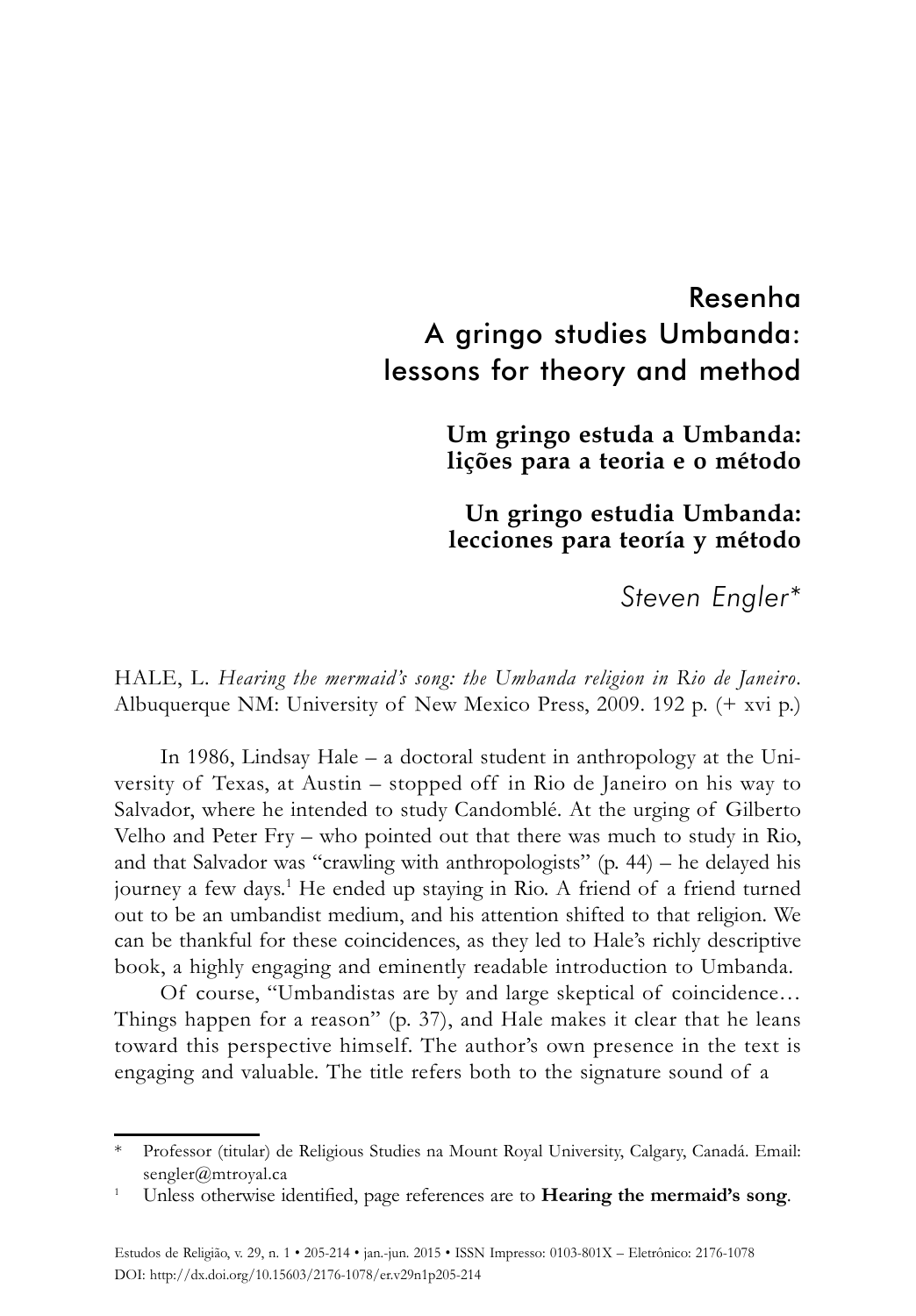particular cabocla incorporating in her medium and to a mystical or hallucinatory experience in which—"remember[ed] only as fragments of images and sensations" (p. 26) – Hale swam with mermaids. His book ends with a wish for the reader: "that you, too, in some distant way [...] might hear the mermaid's song" (p. 161). His second chapter "tells of the paths of three people deeply involved with Umbanda" (p. 30): the first two are mediums, one of Umbanda branca ("white" Umbanda with more Spiritist/Kardecist than Afro-Brazilian characteristics) and the other of "the African heritage in Umbanda" (p. 31); the third "is not Brazilian, not an Umbandista, but perhaps more deeply touched by it than many who are. That would be me" (p. 31).

By taking seriously the lives of his informants and the voices of the spirits that they work with  $-$  and by making his own positioning clear  $-$  Hale has written the best and most accessible general introduction in English to the basic beliefs and practices of Umbanda, and especially to its texture and colouring as "lived experience" (p. 161). (Concone [1987] remains the best short introduction in Portuguese.) Notwithstanding his own comments at points, Hale's focus on both a somewhat idiosyncratic centro of Umbanda branca and a more traditional terreiro of afro-brazilian Umbanda goes beyond many discussions in making clear that Umbanda is not simply an "Afro-Brazilian" religion to be lumped together with Candomblé: it varies widely, in ways that reflect issues of class and race in Brazilian society (ENGLER, 2012).

Hale's book has three goals: "to place the spiritual beliefs and practices that I observed within the broader contexts of Brazilian culture and history"; "to locate Umbanda within the lives of those who practice it"; and "to describe this world or, rather, these worlds of Umbanda that so enchant, disturb, delight, and fascinate me" (p. x). The second and third of these goals are admirably met by detailed accounts of the biographies and beliefs of his informants and of the spirits that they incorporate, as well as, to a lesser extent, of the practices, spaces and artifacts at two of his four fieldwork sites. Hale's writing is clear and engaging, and he leads the readers through evocatively textured discussions of a variety of themes: e.g., mixture as a characteristic of Umbanda that reflects Brazilian society; various types of spirits, especially pretos-velhos ("old slaves represent[ing] […] generalized Afro-Brazilian ancestors" [p. 88]), caboclos (indigenous Brazilian spirits, for the most part) and orixás (powerful spirits that rarely if ever incorporate); and how ritual uses of blood and water demarcate white and afro modes or styles of Umbanda.

Hale's discussion of caboclos, one of the most important types of spirits in Umbanda, illustrates his approach and results. He recounts conversations with various spirits, in tandem with biographical sketches of the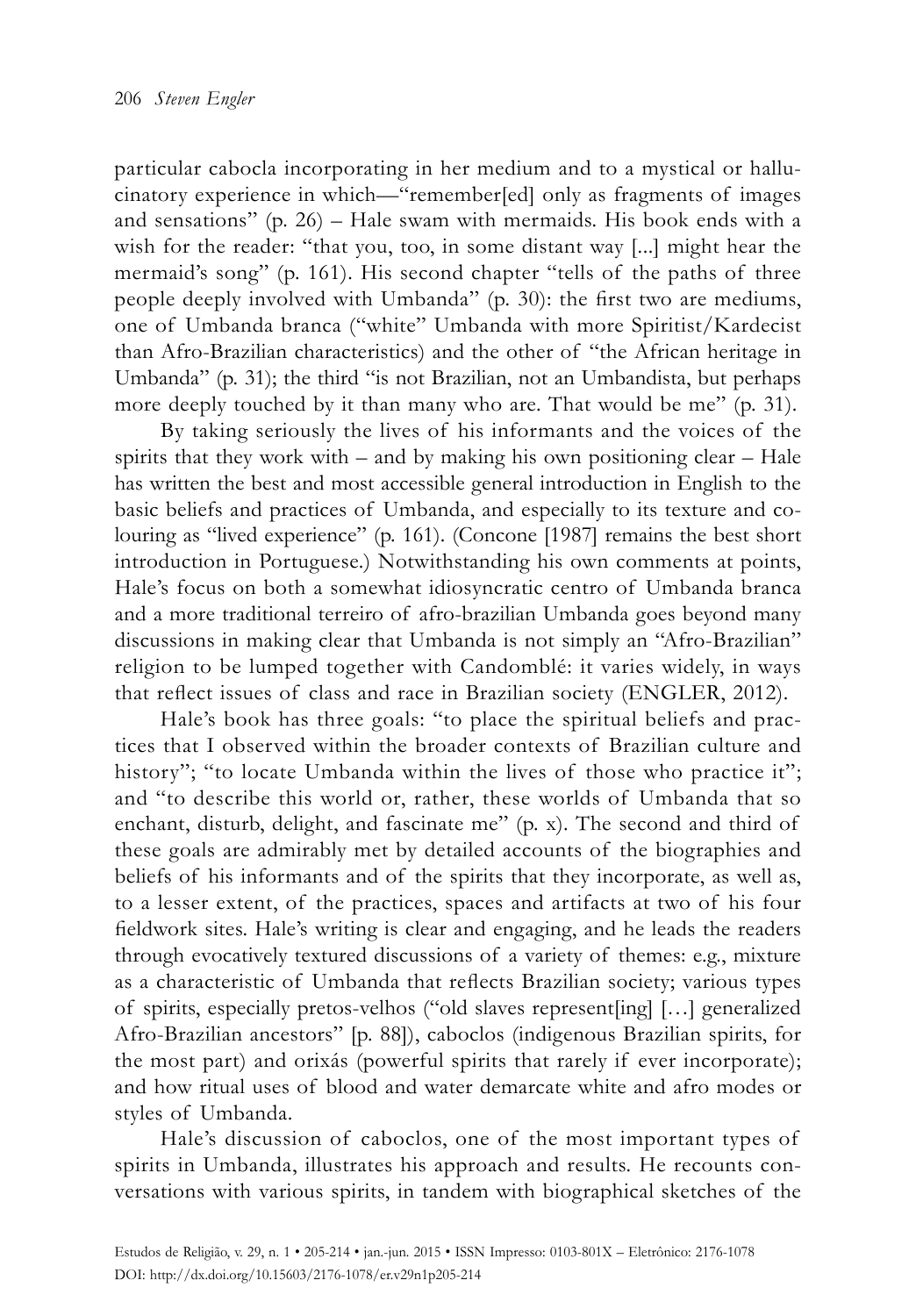mediums that receive them. He focuses on interpreting these narratives, though with occasional descriptions of ritual: e.g., "much or most of their time is spent giving passes [Kardecist-influenced cleansing hand gestures], listening to problems, giving advice, and proffering spiritual assistance" (p. 101). Caboclos are interpreted primarily in terms of personal experience: these spirits are believed to mediate the orixás, and as such they serve "as metaphors through which Umbandistas experientially grasp these mysterious, forceful vibrations" (p. 102-3). Dona Luciana is an upper-class white medium who leads a small Umbanda branca group that meets in her apartment. The caboclos that she and her nephew and fellow medium, Ronaldo, receive are European, not indigenous, spirits. Seu Silva leads a large Afro-Brazilian *terreiro*, the House of Father John, where "most of the caboclos are Indians, but a few of them are cowboys" (p. 97). On this basis, Hale "suggest[s] that we look at caboclos from four interrelated perspectives: as mediators and symbols of nature; as vehicles for representing and mediating the orixás; as representations of a mythic Brazilian identity; and, finally, as signs of and for the embattled self"  $(p. 97)$ . So, for example, to make sense of the unusual non-indigenous caboclos of the Umbanda branca group, Hale "suggest[s] that in this constellation of European entities we can read Dona Luciana's own sense of identity" (p. 110).

 I turn now to two sorts of critical comments. These detract little from the value of *Hearing the mermaid's song* as an introduction to Umbanda. But Hale's balance between richly detailed ethnographic work and general interpretive claims – placing Umbanda in it historical and cultural contexts – illustrates certain theoretical and methodological challenges that we face, as scholars of cultures other than our own. Because the book is so richly textured in its descriptive work and ambitious in its interpretive claims, it raises important questions about how to move from the former level to the latter.

The first critical point is that Hale's treatment of variation within Umbanda is ambivalent. On the one hand, his research revealed Umbanda's "aesthetic and ritual diversity", that "there was no singular Umbanda, there were different Umbandas," that "Umbanda takes many forms; referring to it in the singular masks differences as striking as day and night" (p. xiv, 159, ix-x). He recognizes the methodological challenge: "I cannot pretend that I achieved anywhere close to a thorough sampling of Umbanda" (p. xv). He correctly notes both that the main "axis of diversity" within Umbanda is between "Afro-Brazilian Umbanda and White Umbanda" and that the presence of esoteric currents complicates this distinction (p. 158, xv). [He does not add that the picture is further complicated by regional variation and by Umbanda's interactions with a variety of other Brazilian religions, e.g.,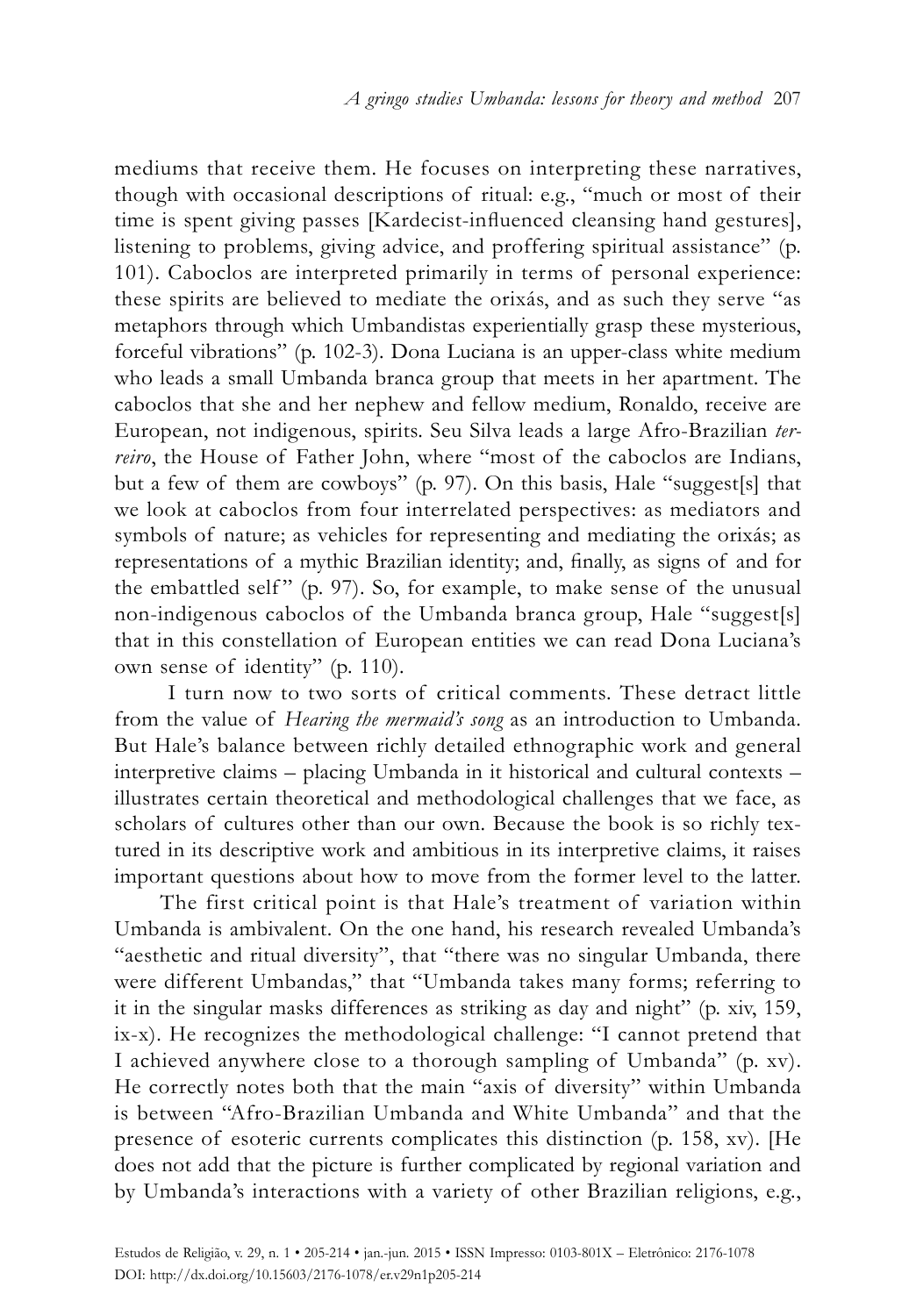Jurema and Santo Daime, and by the emergence of new hybrid traditions, like Vale do Amanhecer.]

On the other hand, Hale presents a black-and-white contrast between white and afro-brazilian Umbandas. For example, in terms of their physicality, "at the level of style, Afro-Brazilian Umbanda and White Umbanda stand in stark contrast. In the former we can read an immersion in the senses, an embracing of the body, and an elaboration of material signifiers; in the latter, a withdrawal, a minimalization, an abstract and disembodied code" (p. 149). In terms of their relation to certain modern Western currents of thought, "the positivist, 'scientific' current that runs so deeply in White Umbanda places high value and invest deep faith in Western medicine" (p. 128). Most importantly, they differ in racial positioning: "in "White Umbanda […] the orixás […] have not only been divested of their identity as African deities but, as with all things that evoke Africa, pushed to the margins, silenced, washed white"; "Dealing with [...] the depth and shape of the stigma heaped on Afro-Brazilian religion […] plays an important role in how different Umbanda centers constitute their mistura"; "The history of White Umbanda has been one of systematically excluding those elements conflicting with respectable, middle-class morality and comportment" (p. 125, 68, 126). In sum, Hale does a better job than many scholars in noting the degree of internal variation within Umbanda, yet he gives a dualistic portrayal, over-emphasizing the extent to which afro – and white – Umbandas are unified types starkly opposed to each other.

The reality is more complex. Astute readers might infer this from Hale's qualifications, but most would accept his black-and-white division. Umbanda has a spectrum of forms (BROWN, 1994; ENGLER, 2009). It is true that the spectrum of Umbandas has two peaks – white and afro, Kardecism and Candomblé-like – but variation is more prominent than is suggested by Hale's generalization based on his sample of four contrasting cases at opposing ends of that spectrum. For example, some of the centros of Umbanda branca that I study, in the interior of the state of São Paulo, are very sensory and material, others much less so; some are pro-science and western medicine, but most are esoteric in their orientation, offering a wide array of alternative medical treatments vested in a critique of western medicine (e.g., favouring anthroposophic medicine, which has some prominence in Brazil).

The positioning of Umbanda with respect to race is especially complex. Clearly processes of "whitening" and "de-Africanization" are characteristic of Umbanca branca or Umbanda pura – in part through pragmatic approximation with Kardecism during the period of persecution under the Estado Novo (ORTIZ, 1999; BROWN, 1994). But this varies even among *centros* at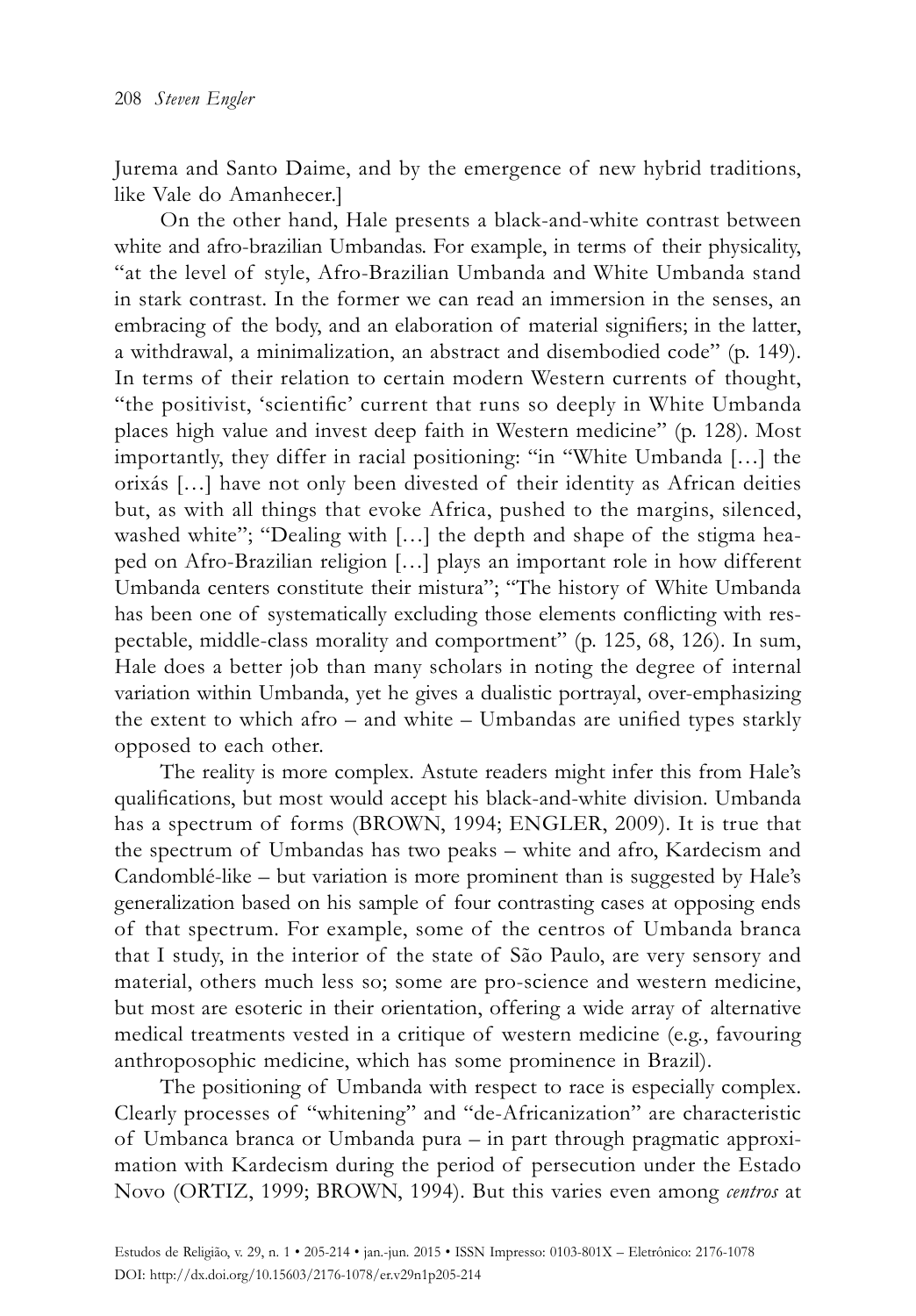the more kardecist, white end of the spectrum of Umbandas. Moreover, a move away from African traditions was part of the original dynamics in which the religion originated in the early twentieth century and thus is characteristic of all types of Umbanda. Umbanda emerged through entwined process of the "whitening" of Candomblé, the "blackening" of Kardecism, and the rejection of indigenous spirits (caboclos) in Kardecism (CAMARGO, 1961, p. 34-5; ORTIZ, 1999, p. 4-45; BROWN, 1986, p. 38-48). Umbanda branca can be sharply contrasted with afro-Umbanda, but there remains internal variation within each: it is not that one Umbanda accepts and one rejects Africa, but rather that comparable and conflicting discourses of "Africa" play themselves out across the entire spectrum. Some centros of Umbanda branca have drumming and some do not; some *terreiros* of afro-Umbanda say the "Our Father," and some do not. It is misleading, for example, to simply classify Umbanda among the "Afro-Brazilian religions" and to state that the "African roots of Umbanda are undeniable" (p. 59). This marginalizes Umbanda branca as a derivative form of the religion, fetishizing origins at the expense of actual practice. It makes just as much sense to call Umbanda a transplanted European tradition (emphasizing its roots in Kardecism) as to call it an Afro-Brazilian religion (emphasizing its roots in Candomblé): it is a hybrid Brazilian religion (with roots in both these religions, and with other influences, especially Christianity at a global level and various local traditions on a regional basis).

Race in Umbanda is certainly, in part, a reflection of social and economic hierarchy and exclusion, but it is more than that. Where candomblecistas have worked to claim authentic and legitimate links to contemporary religious practices in Africa, the "Africa" of Umbanda is more romanticized (as, to an even greater extent, are indigenous cultures in the figure of the caboclo). Both the appropriation and the rejection of African elements in Umbanda involves more ideology than reality. (Of course, we must keep in mind that "social representations are no less real than social relations" [FRY, 1995-96, p. 126].)

Hale's interpretation of preto velho spirits offers the clearest example of the place of race in his conclusions. Because Hale looks at caboclo-narratives and preto-velho-narratives independently, he misses an opportunity to analyze their structural complementarity (see e.g., CONCONE, 2001). His reading of pretos-velhos is societal, where that of caboclos is individual (as noted above): "Symbolically, the old slaves represent […] generalized Afro-Brazilian ancestors"; more specifically, their "narratives can be, often are, nuanced explorations of power and powerlessness" (p. 88). He recognizes that "Brazil is a land of *mistura*, of mixture" including "the problematical myth of racial democracy by way of miscegenation" (p. 58; original emphasis). But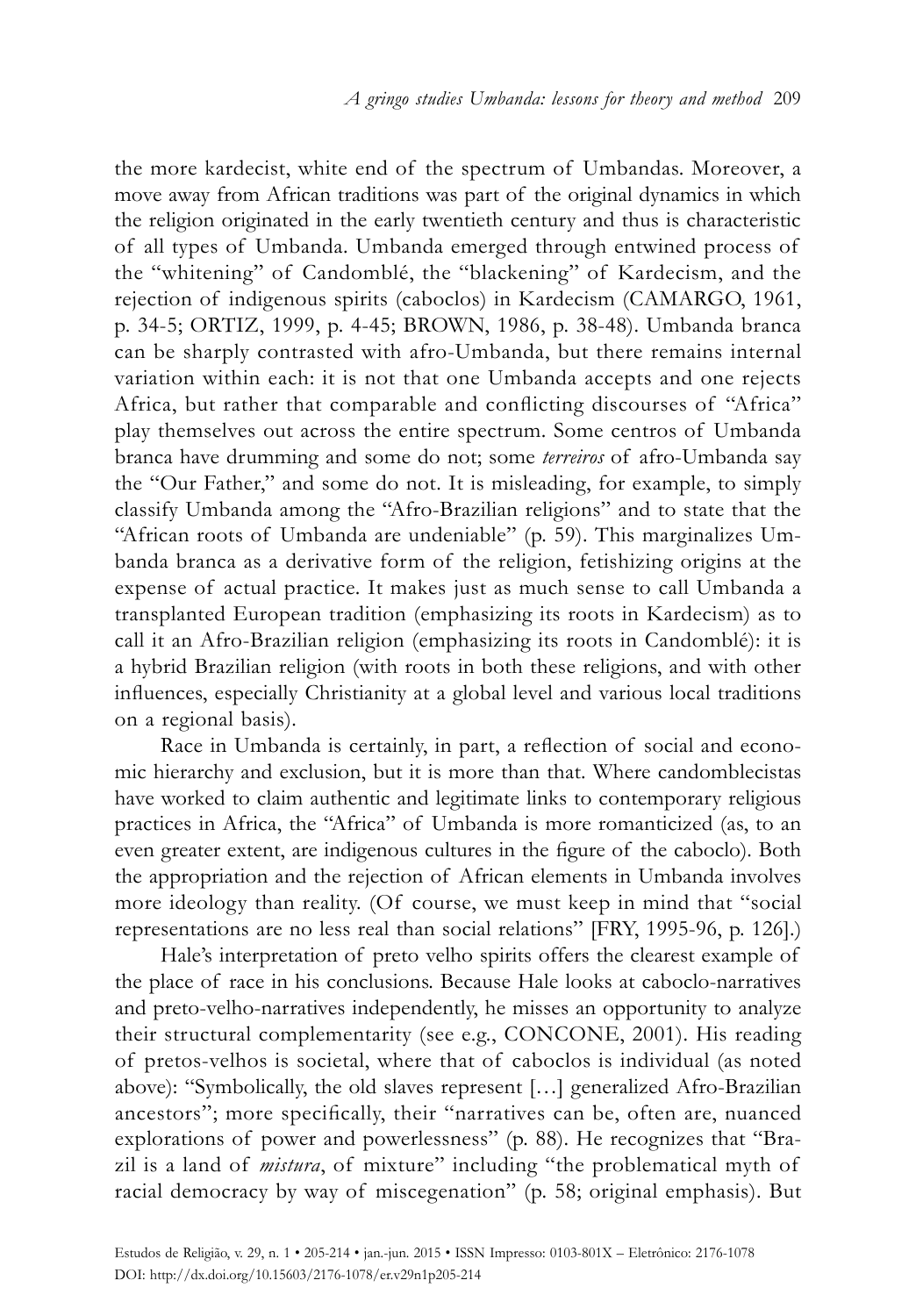he makes clear, at several points in the book, that he sees race as mapping neatly onto social and economic exclusion in Brazil: he treats as a unified phenomenon "the stigmatization that comes from association with *blackness and poverty* within a racist and classist society" (p. 62; emphasis added). The pretos-velhos are read as characters that "reflect, comment upon, and are imbedded in [these aspects of] Brazilian cultural history" (p. 157): the "historic misery [of the pretos-velhos] is akin to the contemporary misery of the very poor"; "the senzala [slave house] stands against the Big House, and it stands against the everyday savagery experienced by those on the bottom steps of the capitalist pyramid" (p. 91, 93).

We can applaud Hale as he admits to "liberal ideas" and as he expresses concern for the "poor and disenfranchised", the "powerless […] [whose] dreams die, asphyxiated by lack of opportunity, by structures that work against [them]" (p. 63, 105, 92). No one with moral and intellectual integrity can deny that Brazil – like the USA and the rest of the world to varying degrees – is rife with social inequality and that this tends to be strongly correlated with race. Hale's general approach is to "'read' ideologies of race, racism, and antiracism in the ritual aesthetics and spiritual discourse of Umbanda" (p. xv); but the link he asserts between ideological dimensions of race and class is not sufficiently nuanced. This risks importing an overly dualistic frame of race relations from the USA. Peter Fry – a more brazilianized *gringo* scholar – reminds us that terms like "white" and "afro-Brazilian" tend to import North-American assumptions when applied by foreign scholars to the Brazilian context (FRY, 1995-96, p. 125). Hale's interpretation of the senzala (and pretos-velhos) as a site of resistance to Big House capitalism comes at the end of a passage introduced by a note praising Gilberto Freyre's *Casa Grande e Senzala*. But Freyre's own binary is much more nuanced: his highly ambivalent nostalgia for a period of emotion-driven cultural mixture prior to a rationalizing, European process of modernization shows the Big House encompassing, not simply excluding, the senzala (with sexual violence as a dominant factor). After all, many pretos-velhos identify themselves explicitly as house slaves: speaking from a subaltern position within the Big House itself, and expressing varying degrees of colonial enculturation. Hale's analysis is on target, but it would be closer to the bulls-eye if he more clearly distinguished – for analytical purposes, granted their entanglement – the dualistic reality of economic inequality from the more complex landscape of class-based appropriations of race-ideologies in Brazil.

The second critical point is that Hale does not spell out the theoretical or conceptual frame that allowed him to move from his observations and interview transcripts to his general interpretive claims. He emphasizes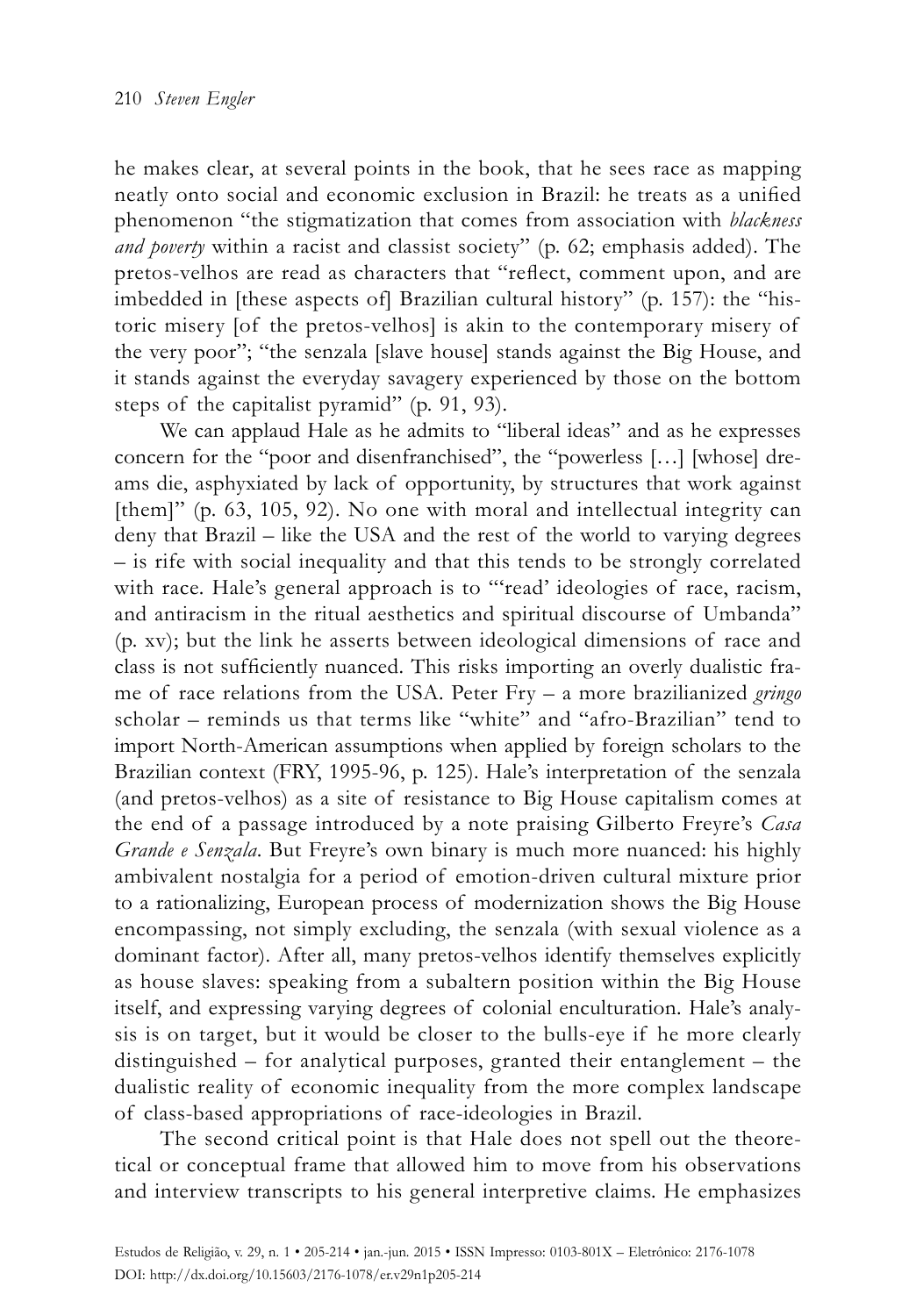narrative (the stories of spirits and mediums) and one aspect of ritual (its performative aesthetics). The sort of theoretical work that informed Hale's move to general conclusions based on these sorts of empirical materials is not clear. This issue holds special interest for students and scholars who look to this book for more than an introduction to Umbanda. At this level, the book is oddly ambivalent. Hale's reflexive, personal and subjective style is correlated with a hesitancy to present a detailed analysis of his materials: the book often seems more story than study, with occasional generalized pronouncements.

This reflects certain currents in anthropological writing. Hale rightly rejects "naïve notions of anthropology as an objective science" (p. 160); and, though not cited, Clifford and Marcus' classic *Writing Culture* (1986) duly appears in the bibliography. Various characteristics of social anthropology's postmodern turn are prominent: centrality of conversation to academic writing; emphasis on the contingency and flexibility of fieldwork; erosion of the boundary between informant and ethnographer; recognition of the multivocality of cultural worlds; emphasis on social action as the site where meaning is constructed; and, of course, a view of ethnography as subjective practice not as a technique for uncovering unmediated knowledge. This is reflected in Hales' agenda: "my goal has been not so much to 'explain' Umbanda, but more to 'read' it, to make sense of it, to interpret what I observed and experienced" (p. xii). (It remains unclear how or why explaining is opposed to reading, interpreting, and making sense, especially when Hale holds that "as an anthropologist my job is to explicate [...] social facts" [p. xii].) He explicitly refuses to offer any "conclusions," for two reasons: they "treat the subject as an object, dead, finished, immobile"; and "you […] the reader […] are quite capable of drawing your own conclusions, and I would not intrude on that private process" (p. 156).

Hale seems to want it both ways, to write both a reflexive postmodern narrative of other/self-encounter and an account of how the "social facts" of Umbanda reflect "the broader contexts of Brazilian culture and history" (p. xii, x). Despite his stylistic debt to the "writing culture debate," he is no radical constructionist: the "spiritual beliefs and practices I observed […] are social facts, the products of historical forces and cultural contexts" (p. xii). The four assumptions that guided his writing are standard fare for explanatory/analytical approaches to the study of religion: religion describes the world "and how human beings ought to be within it"; religion is "practice, an arena for active doing"; "religion is something people *experience*"; and religion "always occur[s] within social and historical contexts" (p. xii-xiii; original emphasis). This sets out a clear analytical agenda, and Hale offers,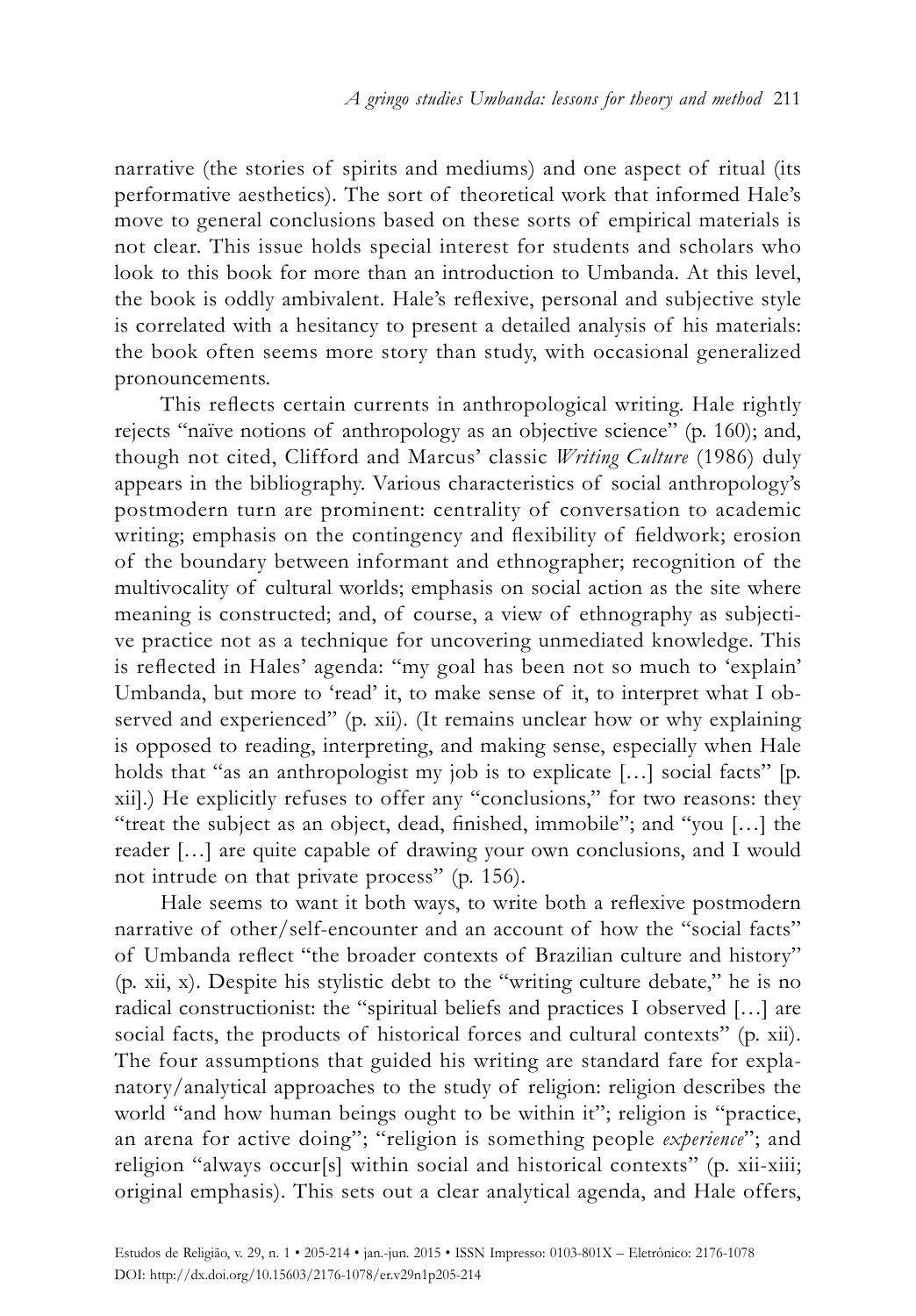throughout the book, a series of general interpretive claims that reflect it: e.g., the points cited above on the meanings of caboclos; or his summative quasi-functionalist view that in Umbanda, "the invisible world is mapped onto the visible, palpable, chaotic, often painful facts of everyday life – thereby lending those facts meaning and grace" (p. 21). What are these if not conclusions? The fact that the reader has to scour the book to find them – rather than having them organized handily in a final chapter – does not change their status as general interpretive claims.

Whether drawn from classic texts or bootstrapped from grounded analysis of one's fieldwork, theory is that which informs the step up or back from empirical materials to more general or abstract re-descriptions of or claims about them. *Hearing the Mermaid's Song* is littered with such steps back, but the conceptual work that informs them remains largely invisible. Hale describes his case and pronounces interpretive opinions. He calls his approach "'anthropological analysis'; what it boils down to is: this is what I saw, this is what (I think) it means, and why" (p. xii). The "why" part is not always clear. It is to some extent when Hale sets Umbanda in its historical context, citing, e.g., Carneiro and Bastide, and with Renato Ortiz as a key figure informing comments on the stigmatization of Africa in Umbanda branca, though more work with published sources would add important nuances to his account here.

The attempt to make sense of Umbanda in relation to Brazilian culture is more problematic. I know from personal experience – being, like Hale, a white, male anglophone North-American scholar who does fieldwork on Umbanda – that my acquaintance with Brazilian culture is seldom sufficient to provide a basis for conceptualizing my observations and transcripts. (A trivial example of gringo-bias in Hale's book is the false assertion that "manioc flour accompanies almost any Brazilian meal" [p. 137].) As a foreigner studying religion in Brazil, I need to arrive at an understanding – or a set of models – of Brazilian culture and society not just by observing and talking to Brazilians in the contexts in which they find themselves, but by reading what Brazilians scholars say of their own country (granted that a distant, alien gaze sometimes has its own advantages). Social theoretical work on Brazilian society would seem essential for the ambitious project of framing Umbanda as a reflection of Brazilian culture and history, but almost none is cited here. Many publications on Umbanda and Afro-Brazilian religions appear, but none on Brazilian culture. For example, Roger Bastide and Roberto Da Matta are cited in passing on specific aspects of Afro-Brazilian traditions, but not for their broader analyses of culture and society (not that either of these particular scholar's views should necessarily play a central role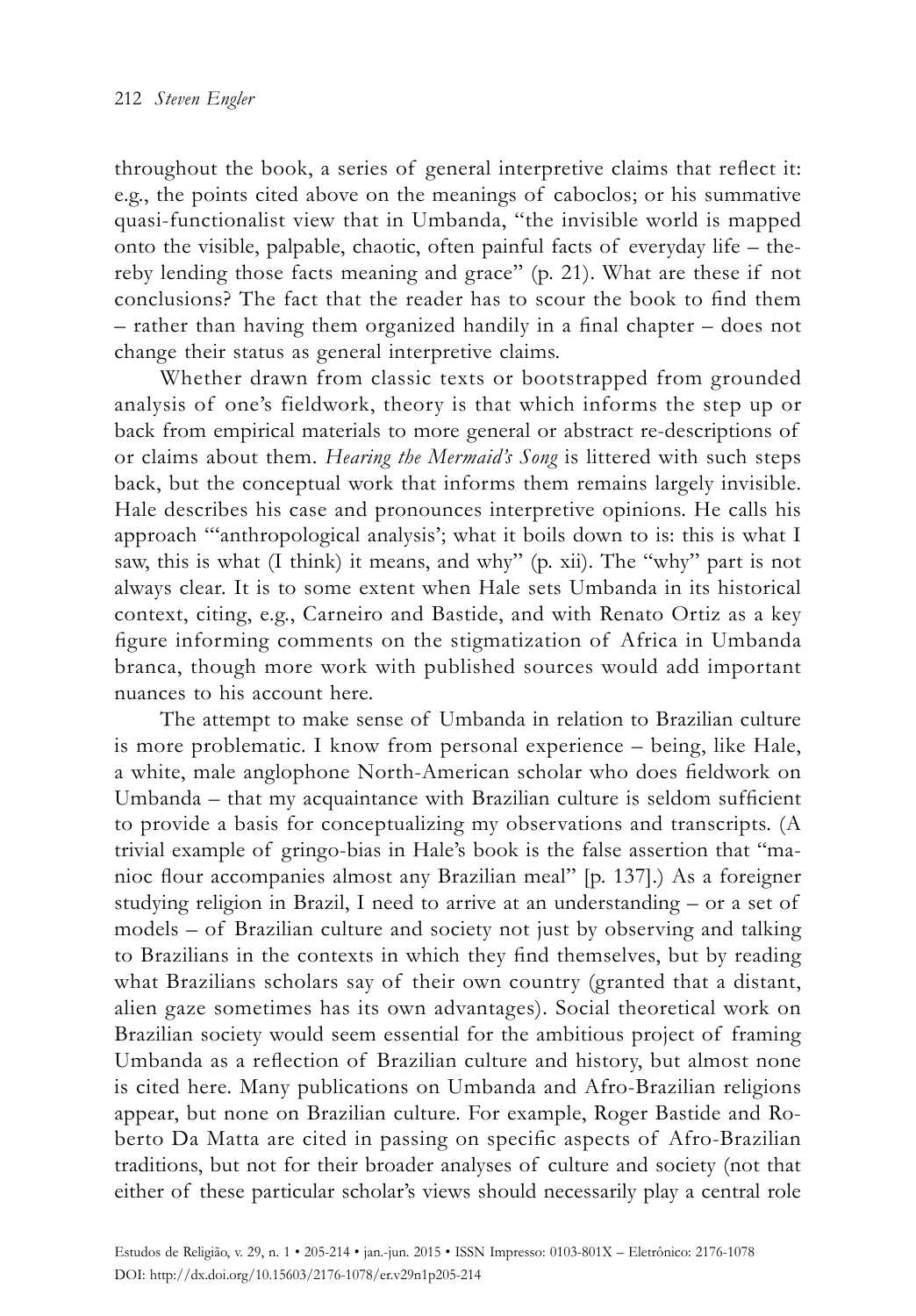in understanding Brazilian society).

Readers are shown little of the theoretical work that led from observations to general analytical claims. Along with Hale's dislike of "conclusions," this suggests that he shares, to some extent at least, a dysfunctional characteristic of anthropology's postmodern turn: rejecting theory as part of a quest for "experience-near" ethnography. Ironically, such reflexive attempts to avoid objectifying the other threaten to objectify the tools of our trade, by treating the distinction between theory and empirical materials – e.g., field notes and interview transcripts – as an absolute one. The line between informant and ethnographer is relative, contextual and contingent, but the same holds for the line between data and theory (ENGLER, 2011, 262-67). (On theory as essential to an experiential anthropology see HAS-TRUP, 1995.) The view that conclusions are fossilizing, objectifying claims fails to recognize that knowledge is constructed through small incremental steps toward greater abstraction and generalization, steps that are always relative, contextualized, and dialogical, never absolute. Hale's book is full of conclusions, as he interprets Umbanda through the lens of a certain model of Brazilian society; what is missing is a clearer account of just what model he is using and where it came from.

It is not that Hale rejects theory, just that he seldom shows it at work. He tells us that his "approach is informed by phenomenologists, such as Edmund Husserl, Martin Heidegger, and Maurice Merleau-Ponty," that it "is also grounded in what the anthropologist Michael Jackson, following […] William James, called 'radical empiricism'", and that his assumptions are informed by Durkheim, Geertz, James, and Weber (p. xi). One work by each of these scholars appears in the bibliography, but – apart from token nods to "disenchantment" and "thick description" – none play any visible role in the text. They do not inform analysis; they serve as a general background warrant for a "local, ethnographic, experiential, and personal" approach (p. xi). So, for example, one of Hale's influences, Michael Jackson, has analyzed the non-verbal encoding of knowledge in bodily routines, especially ritual, and this informs a claim that metaphor is central to alternative forms of medicine (JACKSON, 1989, p. 150-51). This could have provided theoretical leverage for Hale's analysis. Instead, he focuses little on ritual, and his brief general claims about the body and medicine are presented in black-and-white terms that foreclose more nuanced analysis (as cited above, white Umbanda is said to ignore the body and accept western medicine).

Methodological and theoretical quibbles aside, *Hearing the mermaid's song* is a wonderful introduction to Umbanda and a treasure trove of narratives, tracing fascinating parallels between the biographies of mediums and